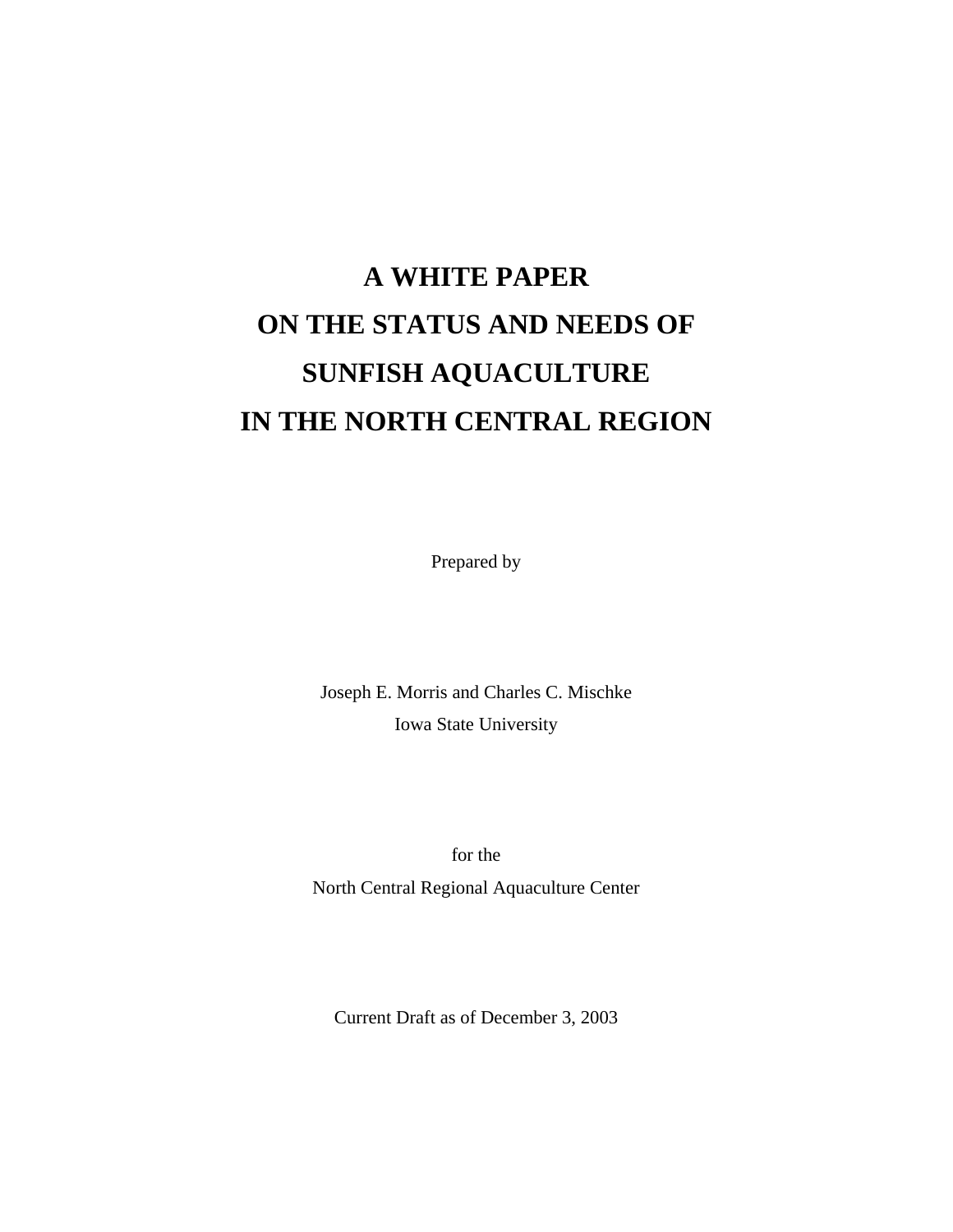| INTRODUCTION AND JUSTIFICATION OF THE DOCUMENT                        |
|-----------------------------------------------------------------------|
|                                                                       |
|                                                                       |
|                                                                       |
|                                                                       |
|                                                                       |
|                                                                       |
|                                                                       |
|                                                                       |
|                                                                       |
|                                                                       |
|                                                                       |
|                                                                       |
|                                                                       |
|                                                                       |
|                                                                       |
| <b>CRITICAL LIMITING FACTORS AND RESEARCH/OUTREACH NEEDS</b> 11       |
|                                                                       |
|                                                                       |
| Brood Stock Management and Fry and Fingerling Propagation Methods  11 |
|                                                                       |
|                                                                       |
|                                                                       |
|                                                                       |
| <b>SUMMARY OF RESEARCH AND EXTENSION PRIORITIES  12</b>               |
|                                                                       |
|                                                                       |
| Economics                                                             |
|                                                                       |
|                                                                       |
|                                                                       |

# **TABLE OF CONTENTS**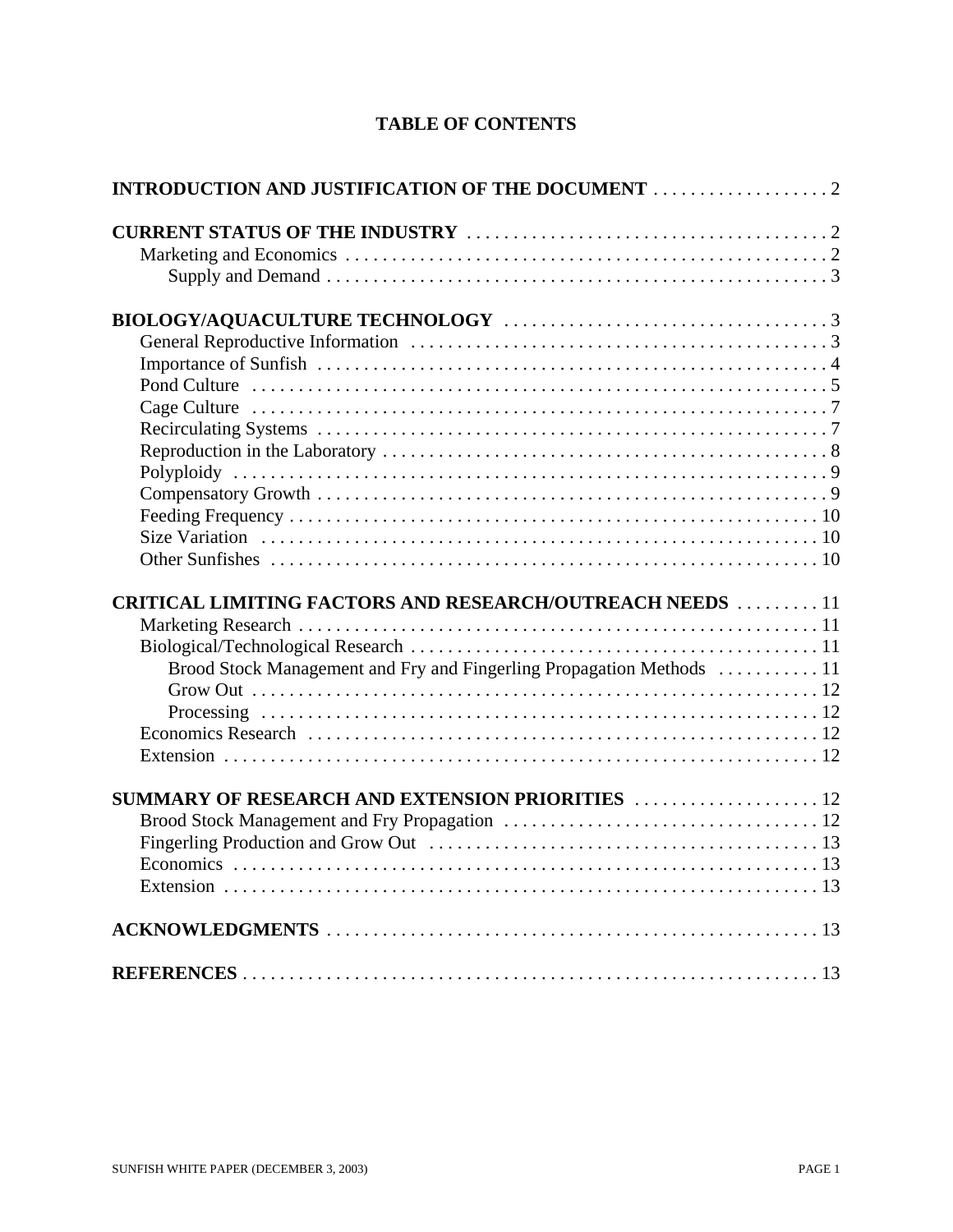#### **INTRODUCTION AND JUSTIFICATION OF THE DOCUMENT**

Sunfish have been identified as potential aquaculture taxa in the North Central Region (NCR). The North Central Regional Aquaculture Center (NCRAC) has funded projects to address the research needs of developing sunfish as a viable aquaculture commodity in the NCR. Because the NCRAC Board of Directors (Board) and the Industry Advisory Council (IAC) memberships change over time, the Board directed that white papers be developed on the NCR potential aquaculture species. These white papers are designed to outline the current status of aquaculture technology, the critical factors limiting economical and sustainable commercial production, and the recommendations for research and extension that should be considered in future work plans for each species considered. In addition, the white papers are considered as "living documents" that can be updated based on advancements and new developments within the industry.

The term "sunfish" refers to any of the 30 species now included in the Centrarchidae family (Pflieger 1975). Centrarchids are strictly a North American fish family that include, in part, bass (*Micropterus* spp.), panfish (*Lepomis* spp.), and crappie (*Pomoxis* spp.). The members of the Centrarchidae family have deep bodies and are laterally compressed. The anterior portion of their dorsal fin consists of spiny rays; the posterior portion of soft rays. The pelvic fins of sunfish are located directly beneath their pectoral fins.

For the purpose of this document, unless identified differently, the term "sunfish" will refer to *Lepomis* species. Most available literature to date deals with bluegill (*L. macrochirus*) but the information presented could apply to most of the *Lepomis* species. Basic production practices are the same for pure sunfish and their hybrids (Dupree and Huner 1984). To capture information garnered from NCRAC-funded projects, a limited amount of information on crappies is noted later in the text.

# **CURRENT STATUS OF THE INDUSTRY**

#### *MARKETING AND ECONOMICS*

Because the sunfish aquaculture industry is relatively new and spread throughout the U.S., there is very little information on marketing and economics of these species. In 1999, personnel from the NCRAC Publications Office at Iowa State University conducted a survey of state aquaculture specialists and aquaculture coordinators in the U.S. to determine the number of producers, species of sunfish cultured, and the primary markets utilized. A survey was sent to both the specialists and the coordinators of each state in the hope that at least one response from each state would be obtained. There was a more than 66% return rate both nationally and from the NCR respondents. The following results are based on these responses.

There are an estimated 485 producers of sunfish nationally; Texas and Wisconsin reported the greatest numbers of producers. Idaho is the only western state that reported commercial sunfish producers. Approximately 250 sunfish producers are estimated to be in the NCR. The most commonly produced sunfish taxa is the bluegill; they are produced by approximately 45% of the NCR producers. Hybrid sunfish (various crosses) are produced by approximately 26% of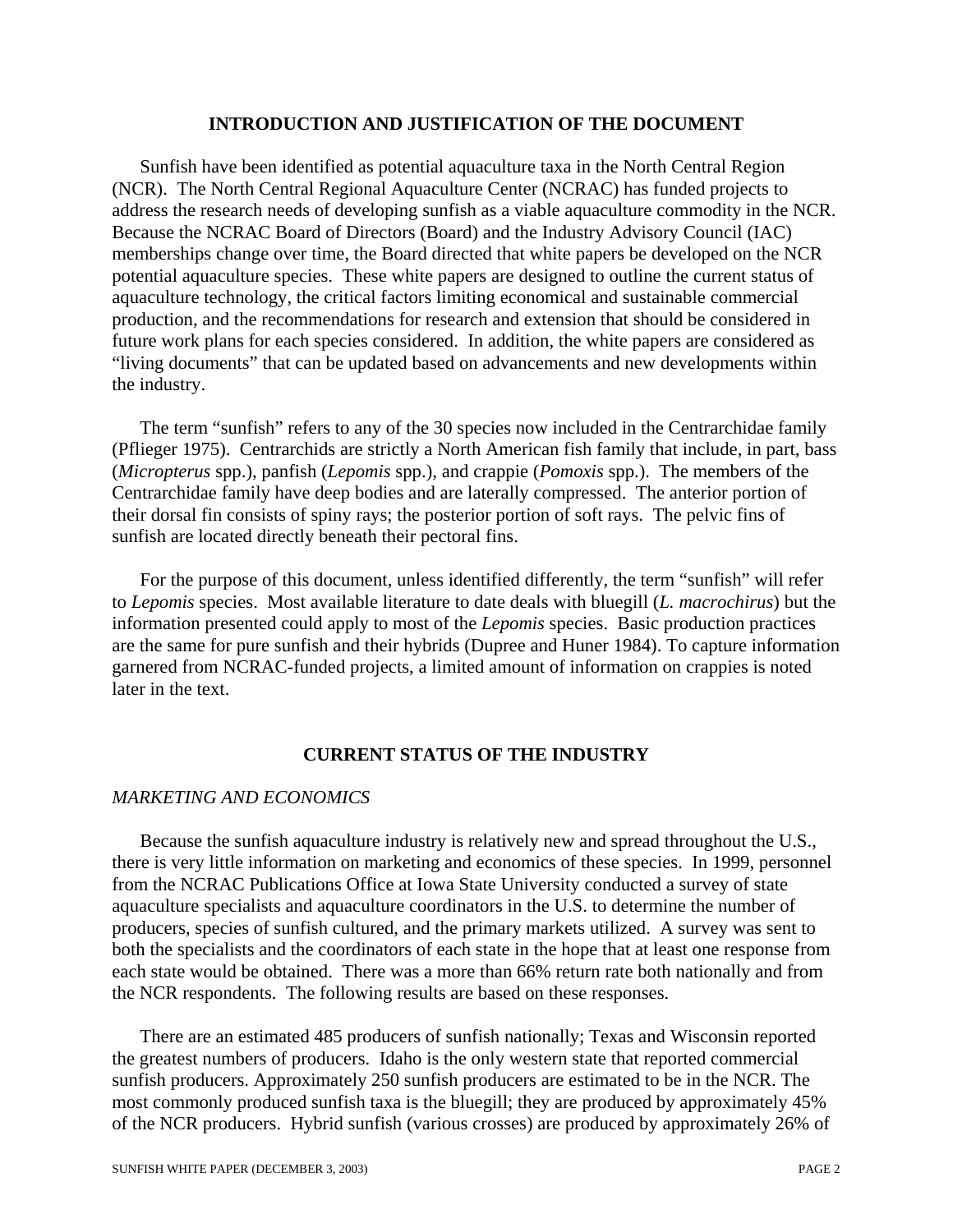the sunfish producers, and redear sunfish (*L. microlophus*) are produced by about 14% of the producers.

The primary markets for sunfish are sport-fish stocking and fee-fishing operations. In the NCR, it is estimated that 74% of the producers utilize the sport-fish market for sale of their sunfish; approximately 20% of the producers utilize fee-fishing as a market. Some producers are also producing food fish and utilizing other markets, e.g., baitfish and scientific research outlets.

The Aquaculture Magazine Buyer's Guide 2002 and Industry Directory (Aquaculture Magazine 2002) lists 81 bluegill, 15 hybrid bluegill fingerling, and 3 hybrid bluegill (sunfish) market-size producers as well as producers of other sunfish taxa, e.g., green sunfish (*L. cyanellus*), longear (*L*. *megalotus*), pumpkinseed (*L. gibbosus*), and redear, located in 33 states. As with the NCR survey, bluegill are the most commonly produced sunfish taxa.

#### Supply and Demand

Little information is available on supply and demand of sunfish. Since the 1950s, many private farm pond owners have stocked hybrid sunfish in small ponds. Hybrids are noted for their hybrid vigor (greater growth rates and susceptibility to anglers) and reduced reproductive capacity. As these small ponds become increasingly important fishery resources, there will be a greater demand for hybrid sunfish as a management tool.

More than half of the sport-fish harvest in Illinois consists of fish from *Lepomis* or *Pomoxis* genera (Baur 1988); hence the potential for marketing sunfish as food fish is considerable. Chopak (1992a, 1992b) reported that Michigan consumers want locally produced, farm-raised, fresh-fish products. Michigan brokers, wholesalers, retailers, and restaurants listed the bluegill as one of the top three species that they would like to purchase for their customers. Some producers of tilapia have exploited the popularity of sunfish in the NCR by marketing them through major retail outlets as "bluegill" or "African Bluegill." Misuse of a fish name is illegal according to federal regulations.

#### **BIOLOGY/AQUACULTURE TECHNOLOGY**

#### *GENERAL REPRODUCTIVE INFORMATION*

The first studies dealing with sunfish, as with most fish, were observational studies noting their basic biological activities. Breder (1936) was one of the first researchers to extensively observe the habits of North American sunfish. These early observational studies found that, in the wild, many sunfish species, e.g., bluegill and green sunfish, are nest builders in shallow waters. Sunfish begin spawning in late spring or early summer and continue spawning until early fall (Breder 1936). The male sunfish generally appears first at the spawning sites.

A male sunfish will construct a nest in shallow water by sweeping a depression in the sand or gravel with undulations of his caudal peduncle. The nests of bluegills consist of depressions 2–6 in  $(5-15 \text{ cm})$  deep and about 12 in  $(30 \text{ cm})$  in diameter, constructed in water 1–5 ft  $(0.3-1.5 \text{ m})$ deep (Becker 1983). Bluegill and most other sunfish are colonial nesters, constructing nests in densely packed aggregations (Gross and MacMillan 1981). Different species, i.e., bluegill and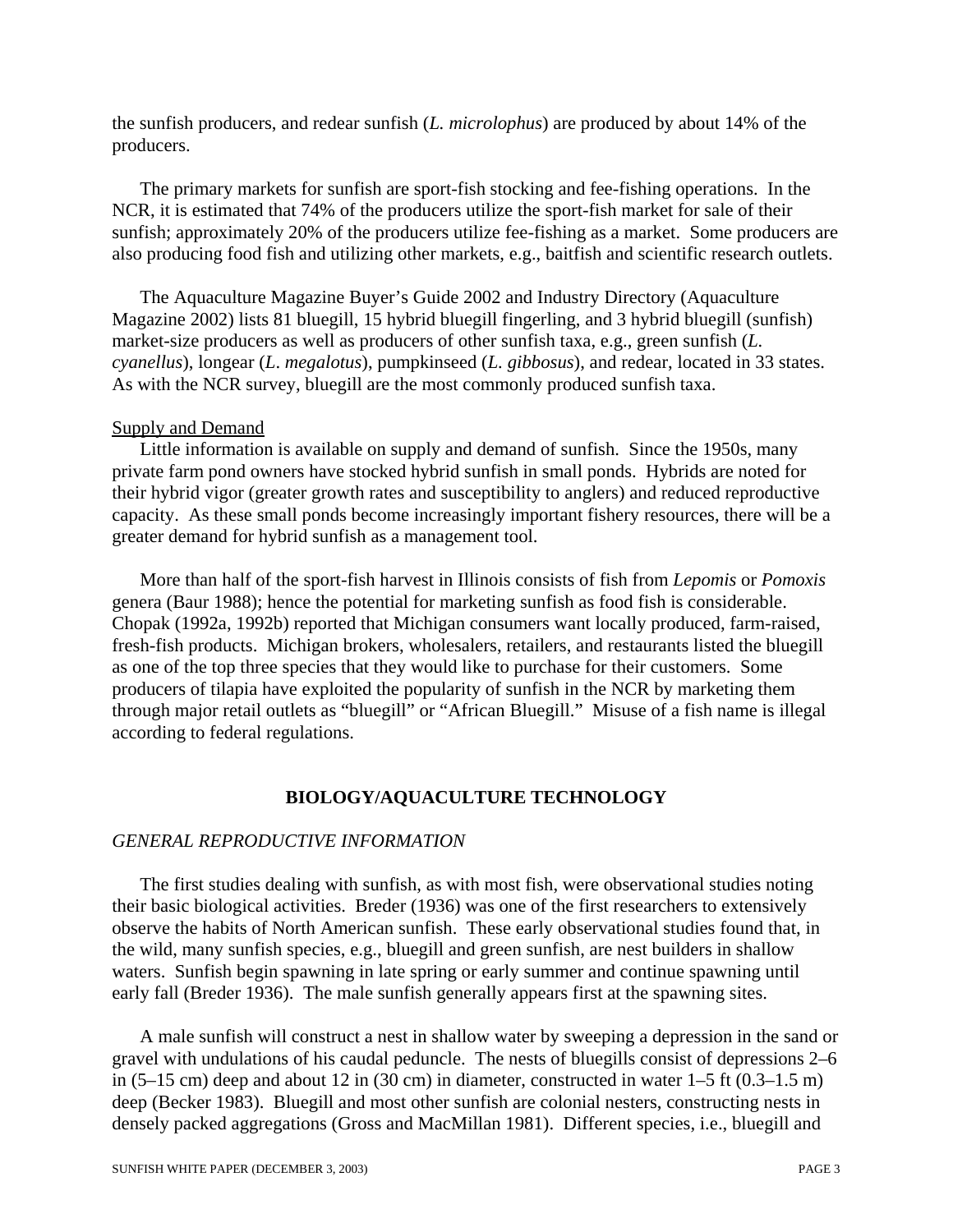redear sunfish, can frequently be found nesting together in the same colony (Childers 1967). However, the warmouth (*L. gulosus*) are more solitary nesters (Childers 1967). A bluegill colony is usually comprised of 40 to 50 nests within a radius of 20–23 yd (18–21 m) (Becker 1983).

After construction, the male circles the nest and produces courtship calls consisting of a series of grunts (Avila 1975; Gross and MacMillan 1981; Becker 1983). If a male attracts a female to the nest, her eggs will be deposited and fertilized. A female may produce over 80,000 eggs per spawning season over successive spawns (Carlander 1977). One female may deposit eggs in several nests, and more than one female may deposit eggs in a single nest (Avila 1975; Becker 1983). After spawning, the females will leave the nest. The male will stay and defend the nest from predators and fan the nests to keep eggs aerated and clean of debris.

Bluegill will spawn several times after water temperatures reach  $70^{\circ}$ F (21 $^{\circ}$ C); green sunfish and redear sunfish begin spawning at slightly cooler water temperatures (Dupree and Huner 1984). The suitable temperature range for bluegill reproduction is from 68–86°F (20–30°C) (Breder and Rosen 1966; Banner and Hyatt 1975) and reproduction requires a 12 to 16 hour light photoperiod (West and Hester 1966; Banner and Hyatt 1975). Similar parameters, with a slightly cooler temperature range, should be suitable for the reproduction of the other sunfish (Carlander 1977; Dupree and Huner 1984).

The temperature for optimal growth of larval bluegill is  $77^{\circ}F(25^{\circ}C)$  (Beitinger and Magnuson 1979; Bryan et al. 1994). Growth rates of sunfish generally increase as temperatures increase to approximately 86°F (30°F), and then decrease as temperatures increase above 86°F (30°C) (Carlander 1977; Lemke 1977; Beitinger and Magnuson 1979).

#### *IMPORTANCE OF SUNFISH*

The bluegill is the most abundant sunfish, and widespread introductions have increased its range in North America, Europe, and South Africa (Pflieger 1975; Carlander 1977). They are abundant in ponds, lakes, and sluggish streams. Bluegill are intolerant of chronic high turbidity and siltation. They thrive in warm, clear waters where aquatic vegetation or other cover is present (Pflieger 1975).

Redear sunfish, commonly called "shellcrackers," have a rapid growth rate and are usually larger than bluegill, reaching 10 in (254 mm) in size (Pflieger 1975; Tomelleri and Eberle 1990). They typically live near the bottom of lakes and ponds, mainly eating snails.

The green sunfish are the most widely distributed and adaptable sunfish and tolerate a wide range of conditions (high turbidity, low dissolved oxygen and high alkalinity) (Childers 1967; Tomelleri and Eberle 1990). This wide tolerance usually results in their overpopulation and suppression of native sunfish populations.

Childers and Bennett (1961) made all possible crosses between bluegill, redear, and green sunfish. The bluegill male  $\times$  green sunfish female (BG  $\times$  GS hybrid), bluegill male  $\times$  redear female, and the redear male  $\times$  bluegill female  $F_1$  hybrids did not reproduce among themselves. Although these crosses did not reproduce, they can backcross to parentals and interbreed under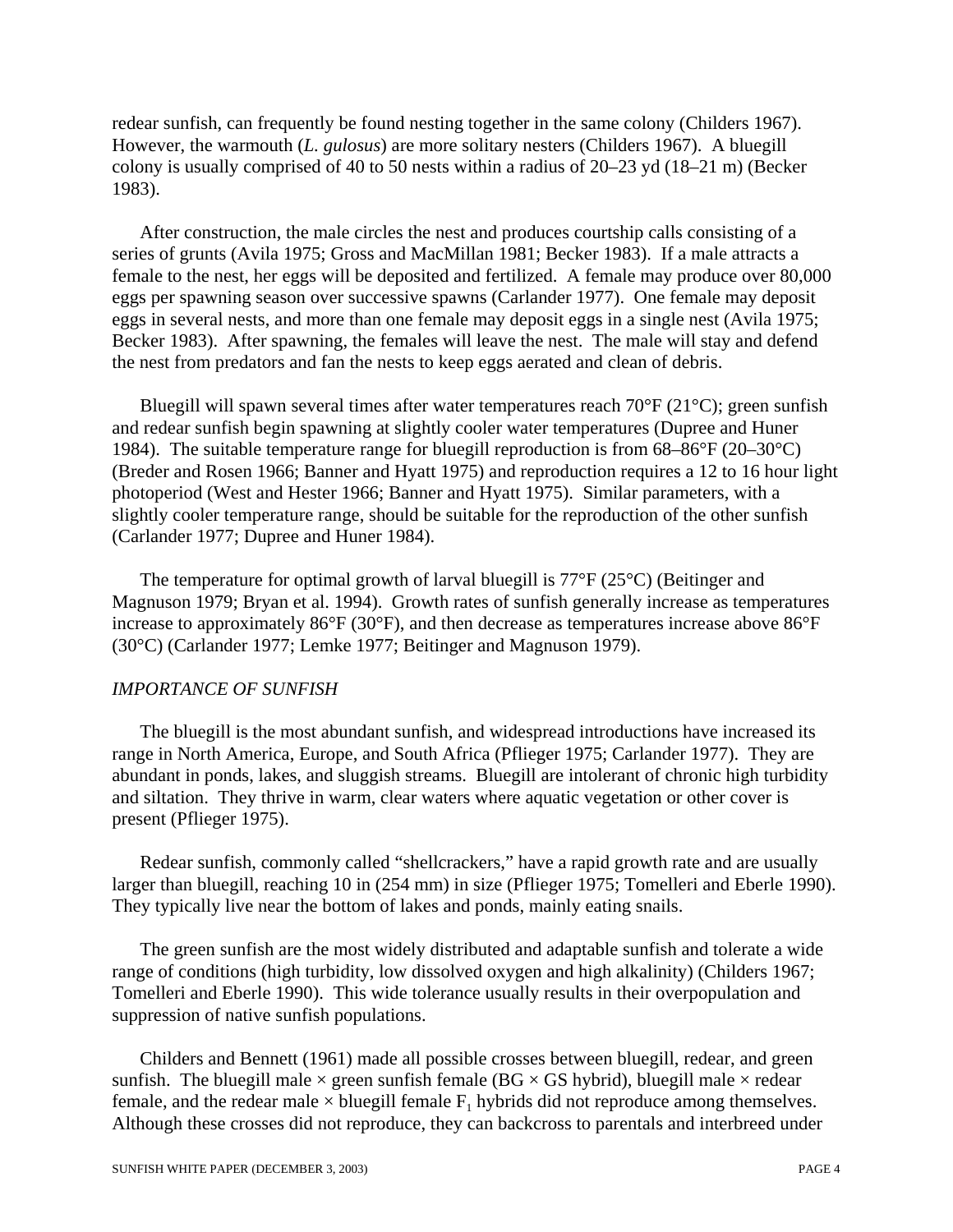practical pond conditions. Some hybrid sunfish exhibit hybrid vigor with improved growth rates (Kurzawski and Heidinger 1982; Brunson and Robinette 1983; Engelhardt 1985), high acceptance of artificial feeds (Brunson and Robinette 1983), greater tolerance to cooler water temperatures and poor environmental conditions (Heidinger 1975; Brunson and Robinette 1983), and high vulnerability to angling (Kurzawski and Heidinger 1982; Engelhardt 1985). These characteristics make hybrid sunfish a good candidate for aquaculture, especially in the NCR.

Sunfish have been key components in farm ponds throughout the United States. They have been stocked extensively in ponds as forage fish for largemouth bass (*M. salmoides*) and as sport fish (Swingle 1946; Dupree and Huner 1984; McLarney 1987). Over half of the sport-fish harvest in Illinois consists of fish from *Lepomis* or *Pomoxis* genera (Baur 1988); sunfish are a very large part of the sport-fish harvest in other regions as well.

Bluegill are also popular research animals. They have been used primarily for toxicology studies (Eaton 1970, 1974; Benoit 1975; Sandheinrich and Atchison 1989; Coyle et al. 1993; Little et al. 1993), but also ecology studies of foraging behavior (Li et al. 1985; Butler 1988; Ehlinger 1989; Gotceitas and Colgan 1989, 1990). Because bluegill are an important forage base and are so wide spread, they are often sampled by fishery biologists to determine pond balance.

Recently, there has been much interest in intensive culturing and marketing of sunfish and their hybrids for pond stocking and as food fish. For a fish species to be suitable for aquaculture production on a commercial scale, it must meet both marketing and biological criteria (Webber and Riordan 1976). Sunfish, especially bluegill and hybrid sunfish, appear to have potential to become commercially marketable aquaculture products. The marketing criteria include appearance, texture, and consumer recognition. Sunfish have good to excellent flavor and slightly soft texture, which make them acceptable to a large number of consumers (McLarney 1987). Their flesh is firm, white, and flaky. Because the flesh has little fat, most sunfish flesh may be kept frozen in storage for long periods (Becker 1983). As a food fish, the sunfish are highly respected, and bluegill are referred to as the "bread and butter fish" (Becker 1983). Bluegill and some of the other sunfish are also among the most highly recognized species of fish; this also improves their marketability.

Biological criteria include acceptance of commercial diets, temperature tolerance, good growth rates, ability to spawn repeatedly, and high dress-out percentages. Bluegill readily accept artificial feeds (Ehlinger 1989) and tolerate a wide temperature range (Heidinger 1975); they have good growth rates (Krumholz 1946; Breck 1993) and the ability to spawn repeatedly (Banner and Hyatt 1975; Simco et al. 1985). A limited study done at Iowa State University indicated 30% dress out may be expected when processing for fillets.

#### *POND CULTURE*

Most of the aquaculture production of sunfish has been extensive production of bluegills in small ponds and lakes. Adult sunfish are stocked and allowed to spawn naturally in ponds. Generally young are raised in the same ponds as the adults (Simco et al. 1985). Ponds used for production of a particular sunfish taxa should not be contaminated with other sunfish because interbreeding is common in this family. Water from surface sources must be filtered (e.g., Saran® sock) to prevent introduction of undesirable fish. Some aquaculturists prefer to use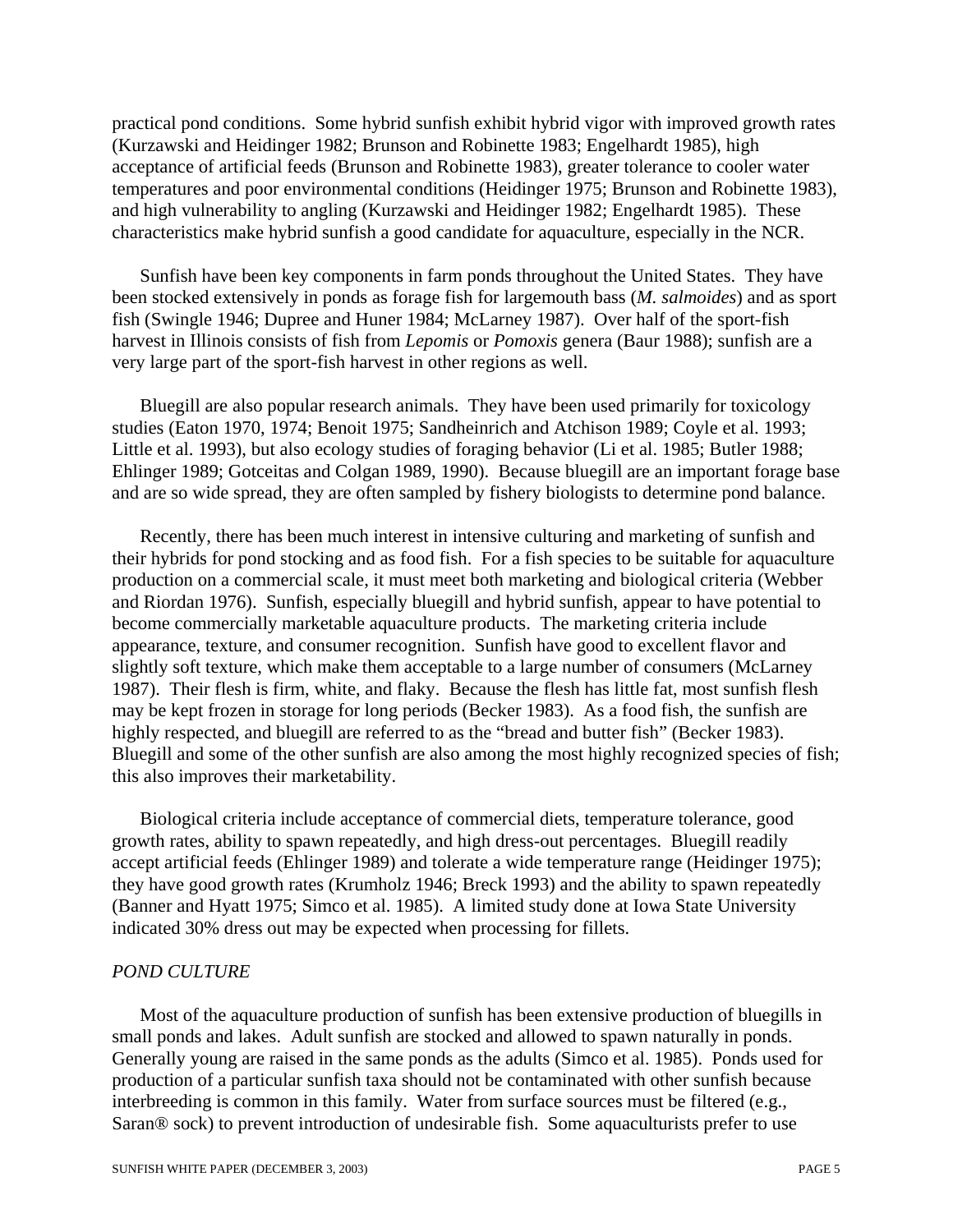ponds with a maximum depth of  $3-5$  ft (0.9–1.5 m) with some shallow areas 1 ft (0.3 m) deep (Higgenbotham et al. 1983). However, in the NCR a greater maximum depth should be used to reduce winterkill and summerkill.

Brood fish are stocked before water temperatures reach  $70^{\circ}$ F (21 $^{\circ}$ C). According to McLarney (1987), adult sunfish should be stocked in the winter at a rate of 100/acre (247/ha). A rate of 40 pairs/acre (99 pairs/ha) has also been suggested (Dupree and Huner 1984; Engelhardt 1985). Stocking of 2-year-old fish at a ratio of one male to one female has been successful (Dupree and Huner 1984; Simco et al. 1985). These stocking rates may not apply in all regions.

When utilizing pond culture techniques, sunfish brood stock are able to get much of their food requirements from natural production of the pond, e.g., insects and zooplankton. However, brood fish should be fed supplemental pelleted feed 1/8–1/4 in (3–6 mm) in diameter (Dupree and Huner 1984).

For grow out of sunfish, Tidwell et al. (1992) suggested that using higher protein feeds (35% or greater) may improve growth and production potential of  $BG \times GS$  hybrids. On-going work by NCRAC (NCRAC 1999) is in the process of determining exact dietary requirements for grow out of bluegill and the  $BG \times GS$  hybrids. The dietary phosphorus requirement of the  $BG \times GS$ hybrids is  $\leq 0.5\%$  of the dry diet. Also, both the bluegill and BG  $\times$  GS hybrids grow best when fed diets containing at least 10% dietary lipid in the form of fish oil. Work with hybrids in recirculating systems and in ponds suggests that when the formulated diet supplies virtually all the nutrition, optimum crude protein levels are  $> 40\%$ . However, when fish are grown in ponds and natural food is available, a dietary crude protein level of 36% is adequate for maximum mean harvest weight.

Purdue researchers investigated three different diets, 32, 36, or 40% crude protein, for pondreared hybrid sunfish; feed conversion ratios ranged from 1.3–1.5 (NCRAC 2000). Hybrid bluegill can be fed diets containing 32% crude protein without sacrificing weight gain or feed conversion. Further, it appears that hybrid bluegill fed dietary crude protein concentrations of 32% reproduce to the same extent as fish fed 36 or 40% crude protein. Tidwell and Webster (1993) indicated that the mean food conversion ratio (FCR) for hybrid sunfish feed in ponds is 3.4. Tidwell et al. (1992) indicated that relatively small hybrid sunfish 0.1–0.2 oz (3–6 g) fed a diet consisting of 37% protein had a specific growth rate (SGR) of 1.98. When larger fish are stocked into ponds and cultured doing the summer, SGR rates decrease, e.g., 0.37 (Tidwell et al. 1994).

Researchers in the NCR (NCRAC 1996) have suggested a stocking rate for grow out of hybrid sunfish; 5,000–7,000 fish/acre (12,355–17,297 fish/ha) is recommended. In 1997-98, a research project was undertaken by Southern Illinois University-Carbondale (SIUC) researchers. Two densities were examined: 3,238 and 5,666 fish/acre (8,000 and 14,000 fish/ha). Fish were fed 40% protein Silvercup® trout feed throughout the study. In 1997, mean survival was 75% for BG  $\times$  GS hybrids. Net production for BG  $\times$  GS hybrids was 554.5 and 841.3 lb/acre (621.6) and 943.2 kg/ha) in the 3,238 and 5,666 fish/acre (8,000 and 14,000 fish/ha) ponds, respectively.

The conclusions of a recently completed 2-year NCRAC project on sunfish pond culture are: 1) male bluegill have the capacity to substantially outgrow both hybrid sexes and female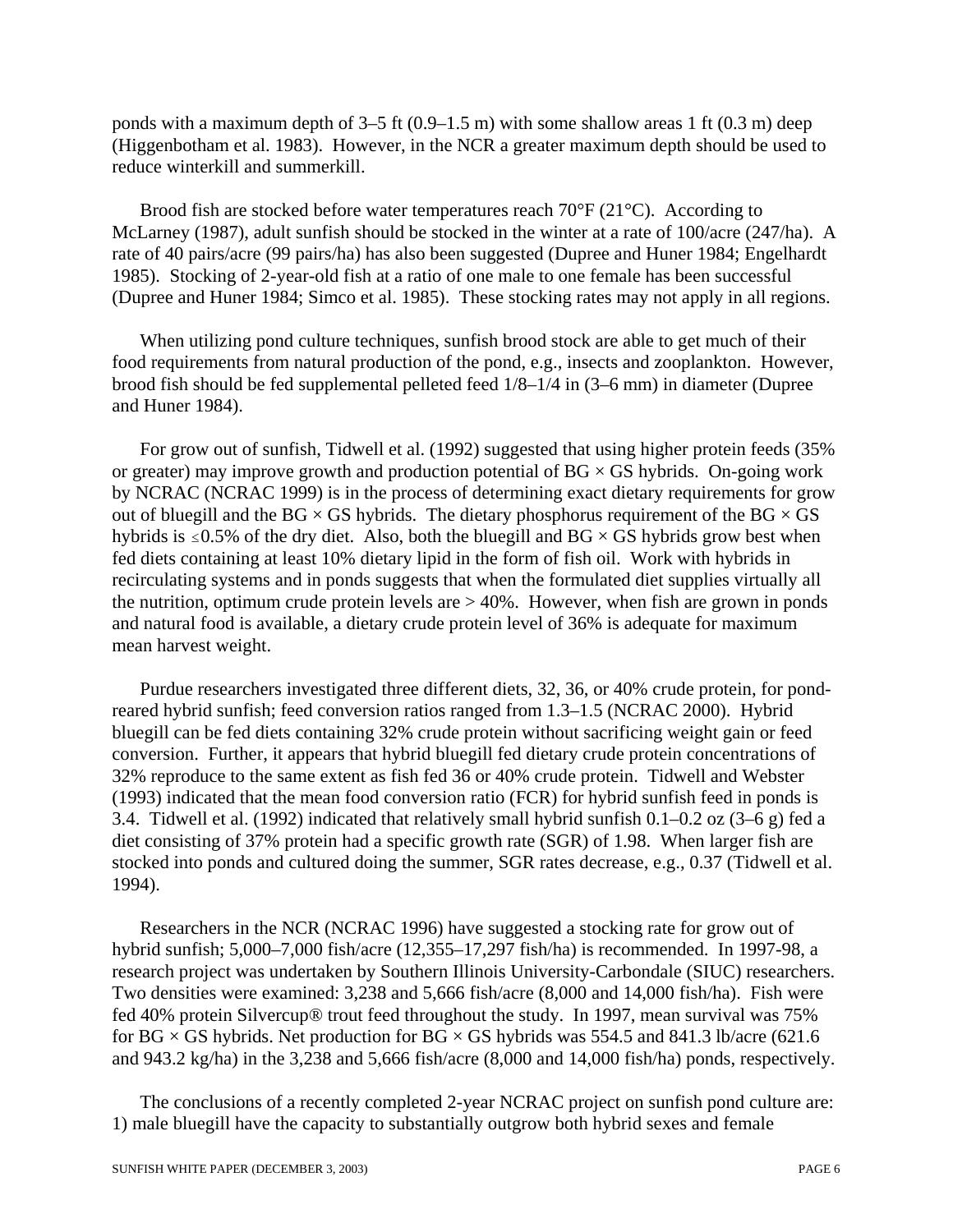bluegill, 2) hybrid sunfish tend to grow better in ponds because of the bluegill tendency for substantial in-pond reproduction, higher social costs, and 3) hybrid sunfish are better able to utilize natural feeds (NCRAC 2002).

In a NCRAC-funded project at the University of Missouri (UM) it has been determined that male bluegill possess the inherent capacity to grow to food-market weights within 2 years while female bluegills and both sexes of the hybrid sunfish take longer even under the best of growing conditions (NCRAC 2003). This data provide evidence that efforts to rear *Lepomis* species to food-market weights within the established 2-year benchmark for grow out should focus on male bluegills.

In Kentucky, Tidwell et al. (1994) investigated the effect of initial stocking size (1.3 versus 2.3 oz; 37 versus 66 g) and stocking density (2,500 and 5,000 fish/acre; 6,177 and 12,355 fish/ha) of hybrid sunfish stocked into earthen ponds and cultured for 371 days. Ponds stocked at the lower density had net yields of 747 and 804 lb/acre (837 and 901 kg/ha), respectively for the small versus large fish size. Ponds stocked at the higher density had 1,160 and 1,718 lb/acre (1,300 and 1,926 kg/ha) net yield, respectively, for small versus large fish size.

#### *CAGE CULTURE*

In areas where regular pond culture would not be practical, cage culture of sunfish may be a viable option. Irregularly shaped ponds, quarry pits, or other bodies of water that cannot be seined easily are all possible areas that may be conducive to cage culture.

Sunfish meet the desired species characteristics for cage culture: tolerance of crowded conditions, good growth in regional environmental conditions, native to region, and high market value (Masser 1988; Morris and Edwards 1991). There are several advantages to cage culture, one of which is that many types of water resources that would not otherwise be practical for fish production can be used. Additionally, harvesting and observation of fish is greatly simplified. Cage culture requires a relatively low initial investment and allows the use of the pond for sport fishing or culture of other species.

Fingerling sunfish should be stocked at 4 in (10 cm) or larger and graded for uniformity of size. Five hundred sunfish fingerlings can be stocked in a  $4 \times 4 \times 4$  ft ( $1.2 \times 1.2 \times 1.2$  m) square cage; 2,000 sunfish can be stocked in a  $8 \times 8 \times 4$  ft (2.4  $\times$  2.4  $\times$  1.2 m) cage (Masser 1988). NCRAC researchers (NCRAC 1996) indicate that these fish may be stocked at 6 fish/ft<sup>3</sup> (212) fish/ $m<sup>3</sup>$ ) for cage stocking. Webster et al. (1997) found that hybrid sunfish cultured in cages and fed 35% protein feed had a mean FCR of 3.54 and a SGR of 1.03.

#### *RECIRCULATING SYSTEMS*

If sufficient land or water resources are not available, a recirculating system may be a viable means of sunfish culture. Recirculating systems usually utilize tanks for production; therefore, much less land is required than for pond culture. Also, recirculating systems use a fraction of the water that would be needed for pond culture. Through reuse and treatment of water, recirculating systems use less than 10% of the water required by ponds to produce similar yields (Losordo et al. 1992).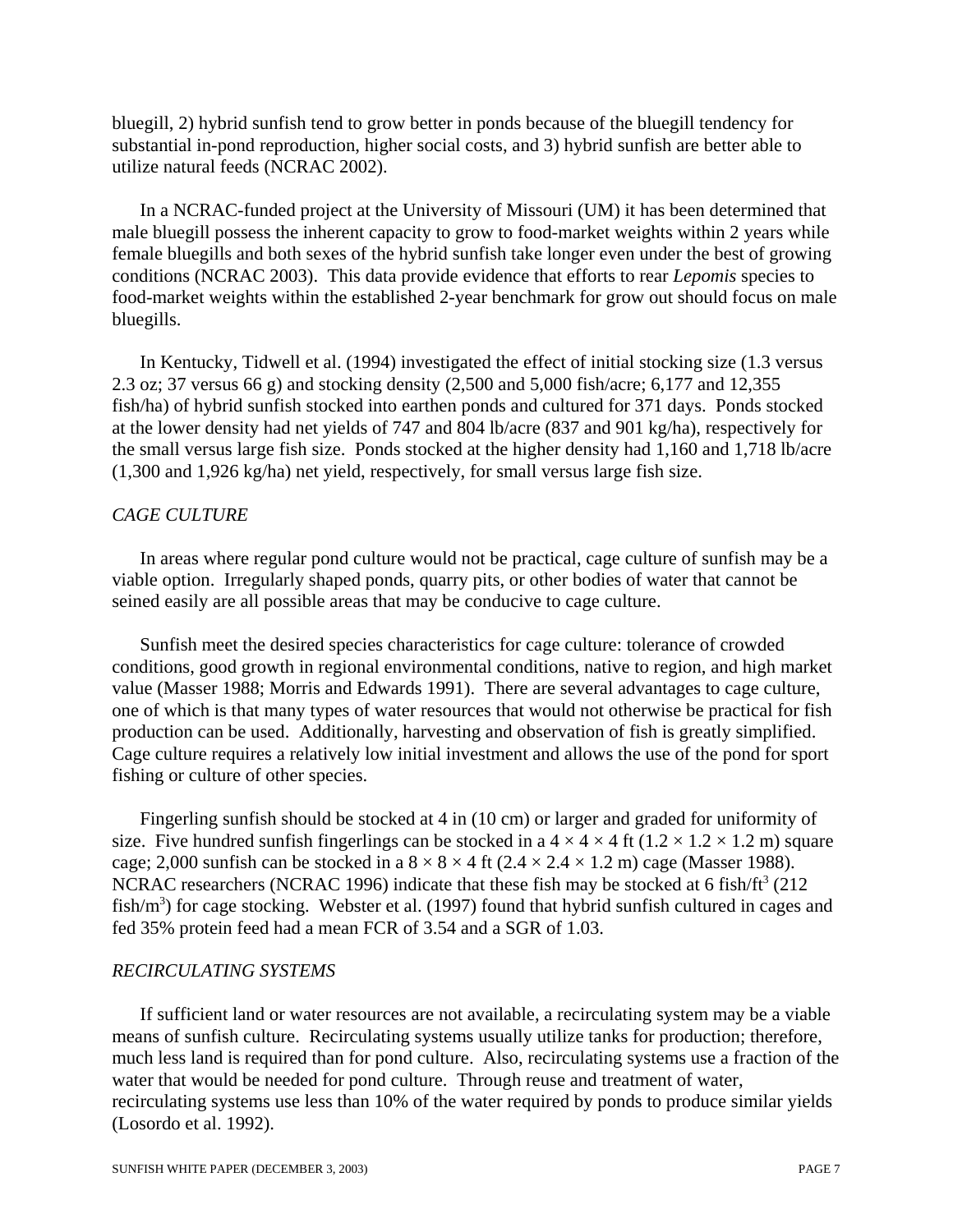There are, however, higher fixed costs associated with recirculating systems than with pond production systems, e.g., pumping costs and oxygenation. Also, recirculating systems require a higher level of management than pond production systems.

Hybrid sunfish appear to have the best potential as aquaculture taxa for these systems because they have greater tolerance for crowding and poor water conditions. Sunfish cultured in these systems must have nutritionally complete diets consisting of higher protein levels ( $\approx$ 40%) than those used for fish in ponds (NCRAC 1999).

Iowa State University investigators found that it is difficult to raise either sunfish taxa to market size within 30 months in indoor recycle systems (NCRAC 2002). After a total of 17 months in ponds and 12 months indoors at favorable growing temperatures (about 25°C; 77°F), fish had not reached marketable food-size, even with repeated grading. Thus, these studies indicate a serious practical problem for intensive culture of bluegill and hybrid sunfish in indoor recirculating systems at 25°C (77°F) under favorable conditions. However, bluegill did appear to grow better and reach marketable size in indoor recirculating systems located at North Dakota State University and UM.

#### *REPRODUCTION IN THE LABORATORY*

Even though past production of sunfish has been mostly extensive production in ponds, there has been success with some intensive laboratory culture methods. Childers and Bennett (1961) hand spawned mature gametes from fish. Eggs from one or more mature females were stripped into damp petri dishes followed by stripping of milt from one or more males onto the eggs. After mixing milt and eggs, water was added and 2 min were allowed for fertilization to take place. The fertilized eggs were then placed into clean petri dishes containing aged tap water and allowed to become water hardened. After being rinsed with water, the petri dishes of fertilized eggs were then placed into aerated aquaria. They reported that fertilization occurred with several thousand eggs from various intergeneric crosses of sunfish. However, no hatching rates were given. When larvae became free-swimming fry, they were transferred to rearing ponds.

Mischke and Morris (1998) developed a protocol for out-of-season spawning of sunfish in the laboratory. They placed artificial nests in indoor bluegill tanks and manipulated temperature and photoperiod. Initial temperature and photoperiod were established to mimic summer conditions (i.e., 72°F [22°C] and 16-h light/8-h dark). Over 2 weeks, the temperature was lowered to 59°F (15°C) and photoperiod was lowered to 8 hours of light/day. The fish were maintained at the winter conditions for 4 weeks and then returned to summer conditions over another 2-week interval. One month after the temperature and photoperiod manipulation, fish began spawning. By this method, they obtained 41 spawns, averaging 20,000 larvae each, from 24 female bluegill. The spawns were obtained over the winter months (December through May), and the same protocol was successful for production of hybrid sunfish  $(BG \times GS)$  (Mischke et al. 2001).

Mischke (1995) and Mischke and Morris (1998) reported that larval bluegill did not digest commercial feeds at the onset of exogenous feeding. An initial period of feeding newly-hatched brine shrimp (*Artemia franciscana*) nauplii was necessary for survival. They found, after feeding brine shrimp to larval bluegill for 7 days, that survival was greatest (about 23%) among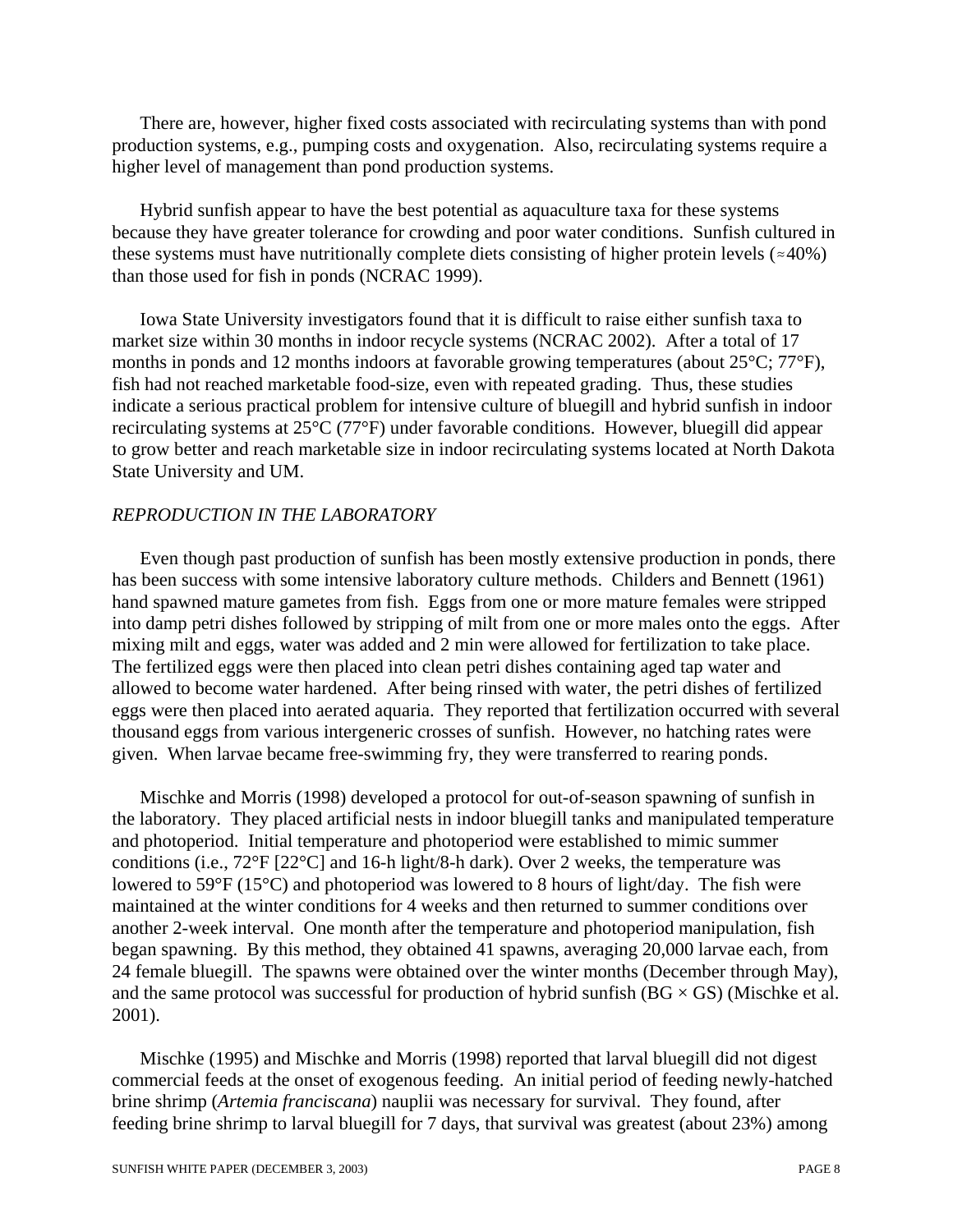larvae fed Fry Feed Kyowa® B-250 (>55% protein, >10% fat, <3% fiber, <13% ash) (Biokyowa, Incorporated, Tokyo, Japan). They also found that feeding larval bluegill brine shrimp for 14 days before offering Fry Feed Kyowa® B-250 produced about 43% survival.

#### *POLYPLOIDY*

Even though hybrid sunfish have skewed sex ratios (typically 75+% males), production of second generation  $(F_2)$  progeny can occur. The hybrid can also back cross whereby higher percentages of parental stock characteristics are expressed. In addition, a considerable amount of energy that could go into growth is expended in pre-spawning behaviors, such as nest building and aggressive territoriality. These behaviors can also affect the rearing densities of sunfish.

Induced polyploidy in sunfish could potentially overcome many impediments to the development of food-fish aquaculture in the NCR. Polyploidy refers to the condition of having three or more full sets of chromosomes instead of two found in normal diploids. Triploid individuals produce few, if any, sperm or eggs.

Michigan State University (MSU) and SIUC investigators worked jointly with funding from NCRAC to develop methods for inducing and evaluating polyploidy in bluegill sunfish and its hybrid with green sunfish. MSU researchers were the first to produce triploid and tetraploid bluegills using cold shocks. SIUC researchers were the first to produce triploid hybrid sunfish. SIUC researchers evaluated several shock types, magnitudes, and durations and found that hydrostatic pressure shocks were superior to temperature shocks, because high survival (90+ %), 100% triploidy, and no deformed individuals were produced (Wills et al. 1994). MSU researchers subsequently produced triploid bluegill using hydrostatic pressure shocks and refined flow cytometry methods that facilitate ploidy determinations in larval sunfish.

The laboratory techniques using pressure shocks to induce triploidy in sunfish developed by SIUC and MSU could be used to reduce uncontrolled reproduction and make sunfish more suitable for commercial food fish production and more valuable for sale in the recreational fisheries market. The development of procedures for tetraploid induction may decrease labor costs for triploid *Lepomis* production and ensure 100% triploidy. However, whether induced polyploidy can be done commercially while also inducing greater growth rates or more efficient growth are key factors that still must be evaluated to determine the cost-benefit ratio.

#### *COMPENSATORY GROWTH*

Feeding schedules, which elicit compensatory growth, were used to substantially increase (by two-fold) growth rates of juvenile hybrid sunfish by UM investigators (Hayward et al. 1997) using mealworms (*Tenebrio molitor*). The best results occurred for fish fed on continuous cycles of 2 days off feed followed by 6 days of unrestricted feeding. The larger sizes were achieved with no loss of feed conversion and body composition appeared no different than for normally fed controls. NCRAC-funded researchers in later studies investigating compensatory growth strategies using a commercial trout diet did not result in similar outcomes (NCRAC 1999). However, UM researchers have duplicated their earlier work and did obtain similar results using mealworms. Further work has shown that this very rapid growth from compensatory growth occurs only under certain conditions, which are still being identified (Hayward et al. 1999).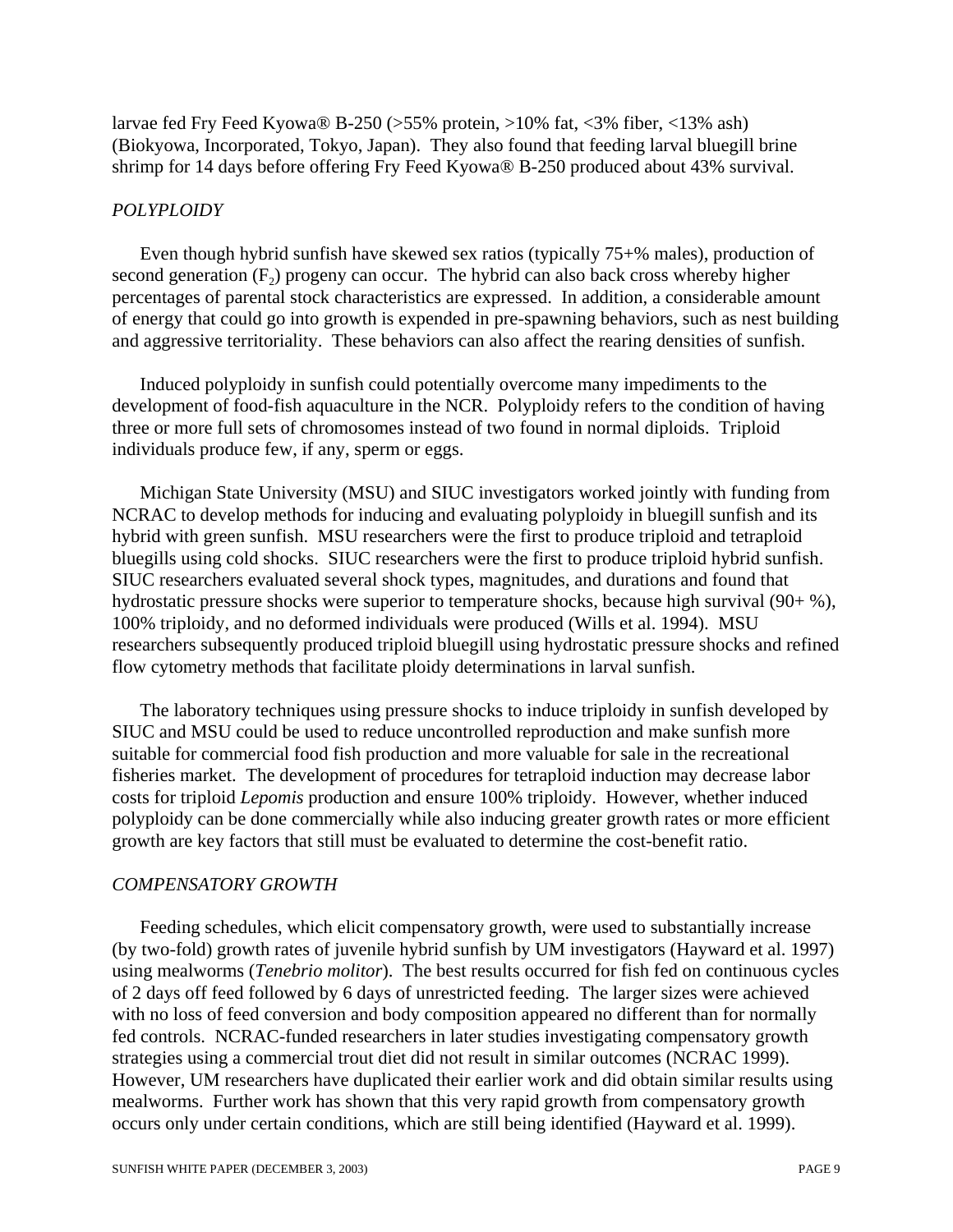Factors, such as whether fish are held individually or in groups, time of year, fish age, and food type, may affect the outcome of compensatory growth. A more recent study indicates that feeding levels may be kept low for weeks during warm periods when water quality problems are common, with size catch-up being possible through compensatory growth by subsequent heavy feeding. Other possible benefits associated with compensatory growth include increased growth efficiency, influences on proximate composition of flesh, and delayed maturation.

#### *FEEDING FREQUENCY*

A recent study of the effects of daily feeding frequency on growth rates of juvenile hybrid sunfish showed that food consumption and growth rates increased from one to three daily feedings, but no further with four daily feedings (Wang et al. 1998a). There was no effect of daily feeding frequency on feed conversion. This study also found that appetites of juvenile hybrid sunfish differed according to time of day, and that daily appetite patterns changed with feeding frequency. At four daily feedings, appetites were similar at all feeding times. Results indicate that three daily feedings produce the highest growth rates, but knowledge of how much to feed at each time is important to avoid over and underfeeding.

#### *SIZE VARIATION*

Recent studies at UM have shown that size variation in cultured hybrid sunfish can arise from two major sources: (1) inherent inter-individual differences in growth capacity and (2) social interaction resulting in dominance hierarchies. Wang et al. (1998b) found up to 20-fold differences in weight gain of individual hybrid sunfish (no social interaction) held under identical feeding and environmental conditions. The faster-growing fish also showed higher food consumption rates and better feed conversion. Because slower growing hybrid sunfish were slightly small at the start, it is believed that slow growers can be largely removed by size grading. Another study (Wang et al. 2000) has shown that the formation of dominance hierarchies among grouped juvenile hybrid sunfish can cause substantial declines in weight gain (27% or more) and poorer feed conversion rates. The study found evidence that these costs may be even greater in bluegill. New work in this area is seeking ways to reduce this source of growth loss. One possible way to reduce social interaction costs to growth of sunfish is through more frequent feeding. Wang et al. (1998a) found that size variation from social interaction declined with more frequent daily feedings.

#### *OTHER SUNFISHES*

The Center has also funded investigations into other sunfishes, namely black crappie, *Pomoxis nigromaculatus*, and white crappie, *P. annularis*. Black, white, and hybrid crappie are more difficult to habituate to prepared diets and they do not feed as aggressively as hybrid bluegill in indoor tanks, especially at lower water temperatures; black crappie were the best performing crappie taxa under these conditions (NCRAC 1996). Hence, the overall performance of crappies is lower compared to hybrid bluegill. Pond production methods suitable for hybrid sunfish are also not suitable for black crappie (NCRAC 2000). The latter showed poor growth and survival, and they appeared to be subsisting on the natural food supply rather than the production diet. However, great success was obtained with crappie with two starter diets, freezedried mysids and Biokiowa™.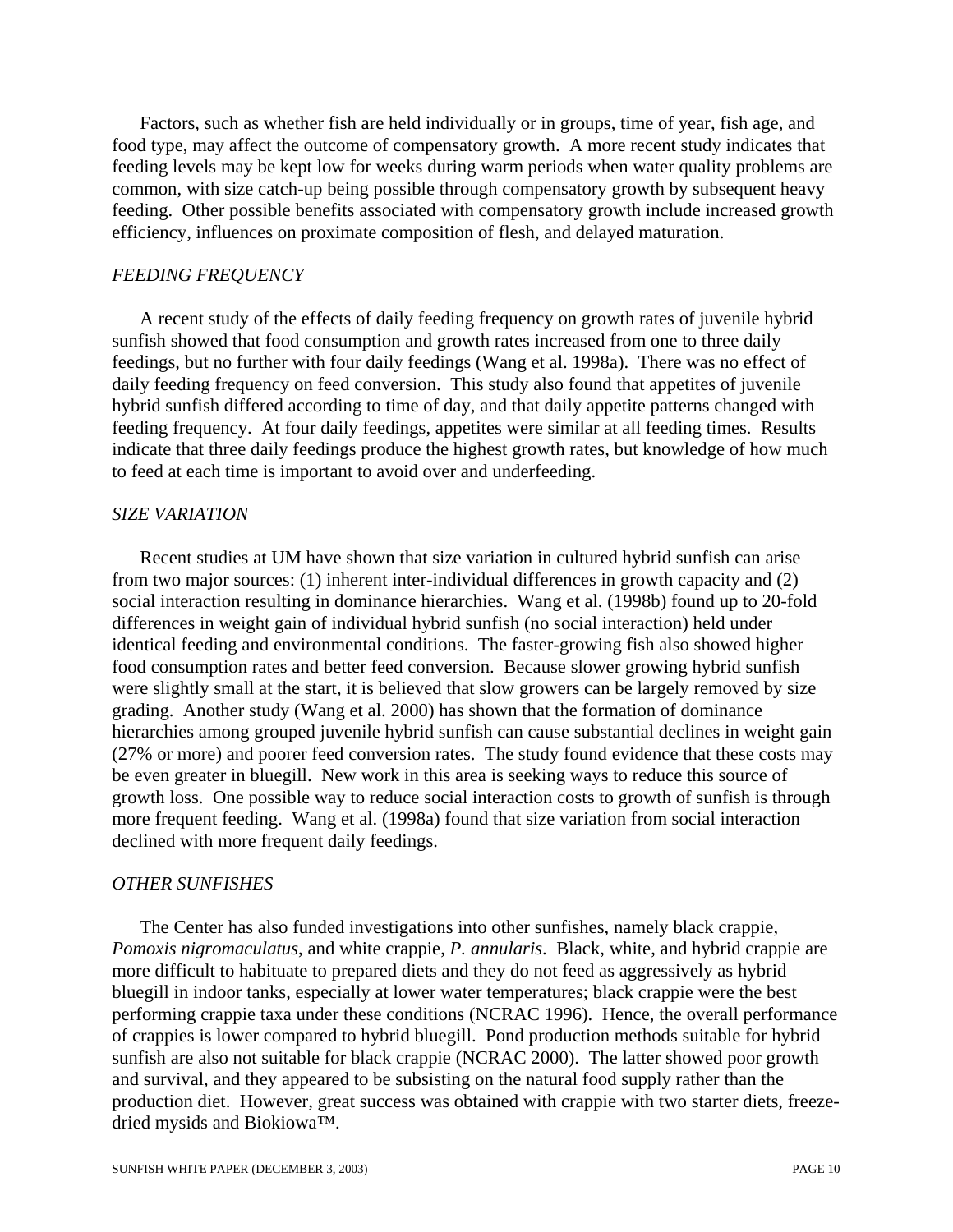Recent studies have demonstrated that white crappie's ability to consume food and grow drops off rapidly between 75°F (24°C) and 80.6°F (27°C), regardless of food supply, and that larger individuals (9.8 in; 250 mm and larger) will either lose weight or die from exposure to lethal temperature at 86° F (30°C) (Hayward and Arnold 1996; Zweifel et al. In review). This new information may explain why crappie feeding and production rates have been poor in some North Central ponds where water temperatures can reach these levels. Good growth rates of white crappie were observed year-around in indoor recirculation tanks where water temperatures were maintained below 80.6°F (27°C).

Black crappies are stressed from simple handling, the effect of which was still apparent after 24 hours (NCRAC 2000). Routine handling, at least under experimental conditions, was insufficient to cause significant mortality. Chilled water to mitigate the stress response in crappies was actually more stressful to the fish than allowing them to recover at ambient temperature. An isotonic concentration of salt, however, appeared to be beneficial to the fish.

#### **CRITICAL LIMITING FACTORS AND RESEARCH/OUTREACH NEEDS**

Even though the NCR sunfish culture industry is relatively small and diffuse, there has been an increasing interest in both hybrid sunfish for stocking in small farm ponds and in production of sunfish and hybrid sunfish for food. Current expansion is limited by the lack of proven, profitable, and sustainable production technologies. Producers have expressed interest in utilizing the out-of-season spawning techniques developed by NCRAC-funded research to produce fingerlings year around.

It is not yet clear which strategies for fingerling production and grow out will be the most cost effective. Out-of-season spawning techniques can be utilized in relatively small amounts of space with minimal investments, but pond culture is probably most cost effective for grow out.

# *MARKETING RESEARCH*

Detailed summaries of sunfish markets and marketing in the NCR are needed. Presently, there is no sound data to indicate how broad the markets are for either pure sunfish or hybrids. Additionally, the specific marketing options that provide the most promise for profitable sunfish aquaculture need to be identified. Currently, the largest market for sunfish has been sport-fish stocking and fee fishing operations. However, there may be other potential markets, such as food-fish production, production for scientific research, the aquarium trade, or others.

#### *BIOLOGICAL/TECHNOLOGICAL RESEARCH*

#### Brood Stock Management and Fry and Fingerling Propagation Methods

Because these fishes are multiple spawners, there are few problems with obtaining large quantities of quality gametes. Methods for both pond spawning and indoor out-of-season spawning have been developed.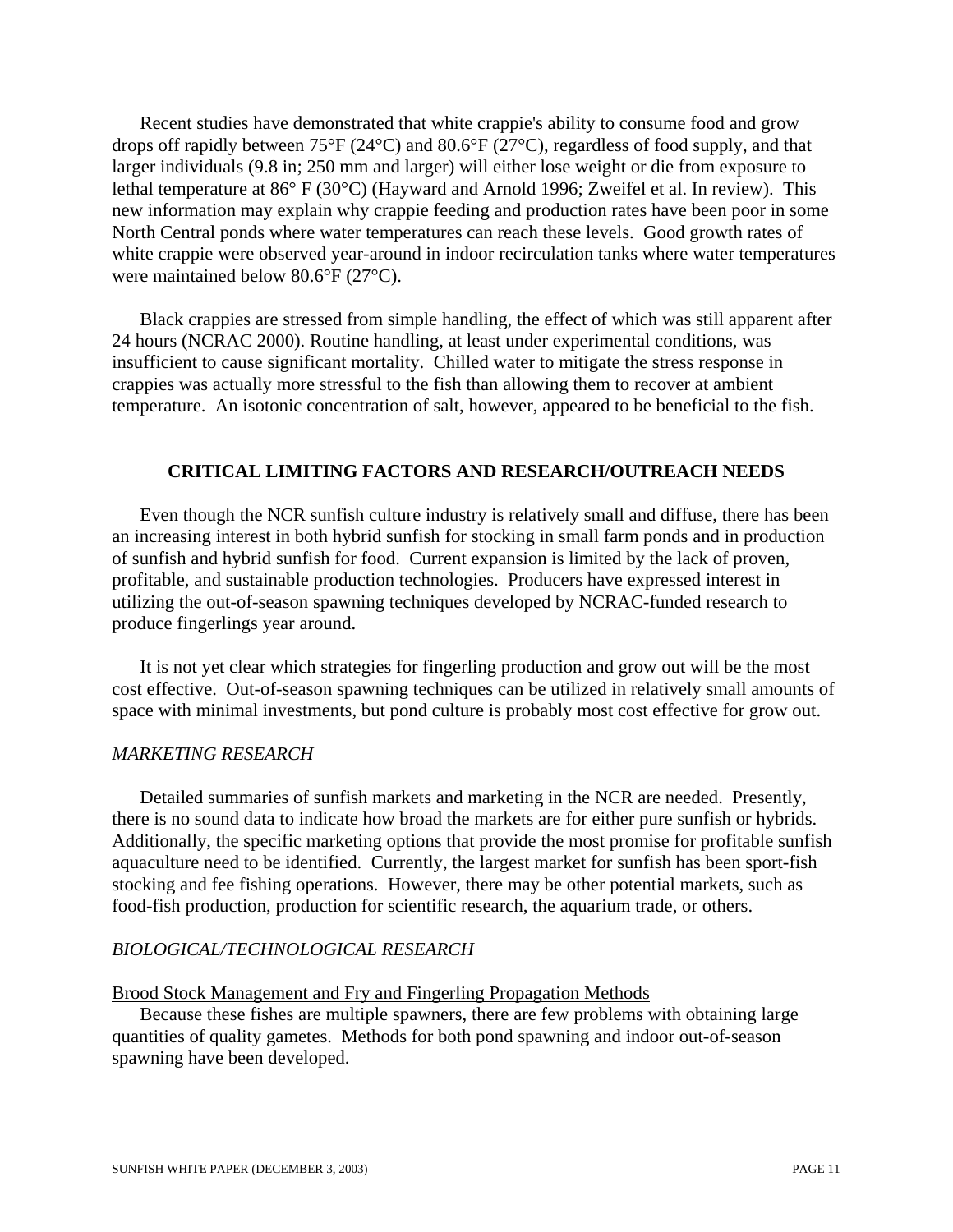One of the problems with sunfish culture involves first feeding. Currently, sunfish require an initial period of brine shrimp when cultured indoors. More research needs to be conducted on diets and nutrition of the fry stages of sunfish.

#### Grow Out

Grow-out methods should be a high priority. The various grow-out methods need to be evaluated for both efficiency and effectiveness. Also, criteria need to be established to produce fish for the food market within 2 years posthatch. Even though NCRAC-funded projects have indicated that the  $F_1$  hybrid sunfish (BG  $\times$  GS) is a desirable taxon for regional fish culture, additional research is needed to assess other *Lepomis* species or their crosses for aquaculture, e.g., redear. Also, given the data generated thus far about male bluegill growth potential, effort should also focus on using male bluebills for aquaculture operations. In addition, pond-reared sunfish often have parasites, namely black grub (*Uvulifer ambloplitis*), white grub (*posthodiplostomum minimum*), and yellow grub (*Clinostomum marginatum*). These parasites may hinder individual fish marketability.

#### Processing

Methods for processing sunfish need to be developed and evaluated in conjunction with marketing research. It is not known which processing method would be most favorable to consumers (i.e., clean fillets, skin-on fillets, or whole fish).

## *ECONOMICS RESEARCH*

Economic information that documents the true production costs of all phases of sunfish production (brood stock, fry production, fingerling production, and grow out) is needed. Comparative costs of using various production techniques are not available.

# *EXTENSION*

The NCRAC Sunfish Culture Guide (Morris et al. 2003) has been developed and distributed. However, as research results that address some of the critical limiting factors in sunfish culture become available, new fact sheets or technical bulletins need to be developed.

# **SUMMARY OF RESEARCH AND EXTENSION PRIORITIES**

(Not in rank order)

# *BROOD STOCK MANAGEMENT AND FRY PROPAGATION*

- Gain Food and Drug Administration approval for using more therapeutics.
- Develop complete diets for the fry stage of sunfish to eliminate or reduce the need for brine shrimp.
- Continue to test alternative strategies, e.g., polyploidy.
- Need for "pure" stocks of brood fish.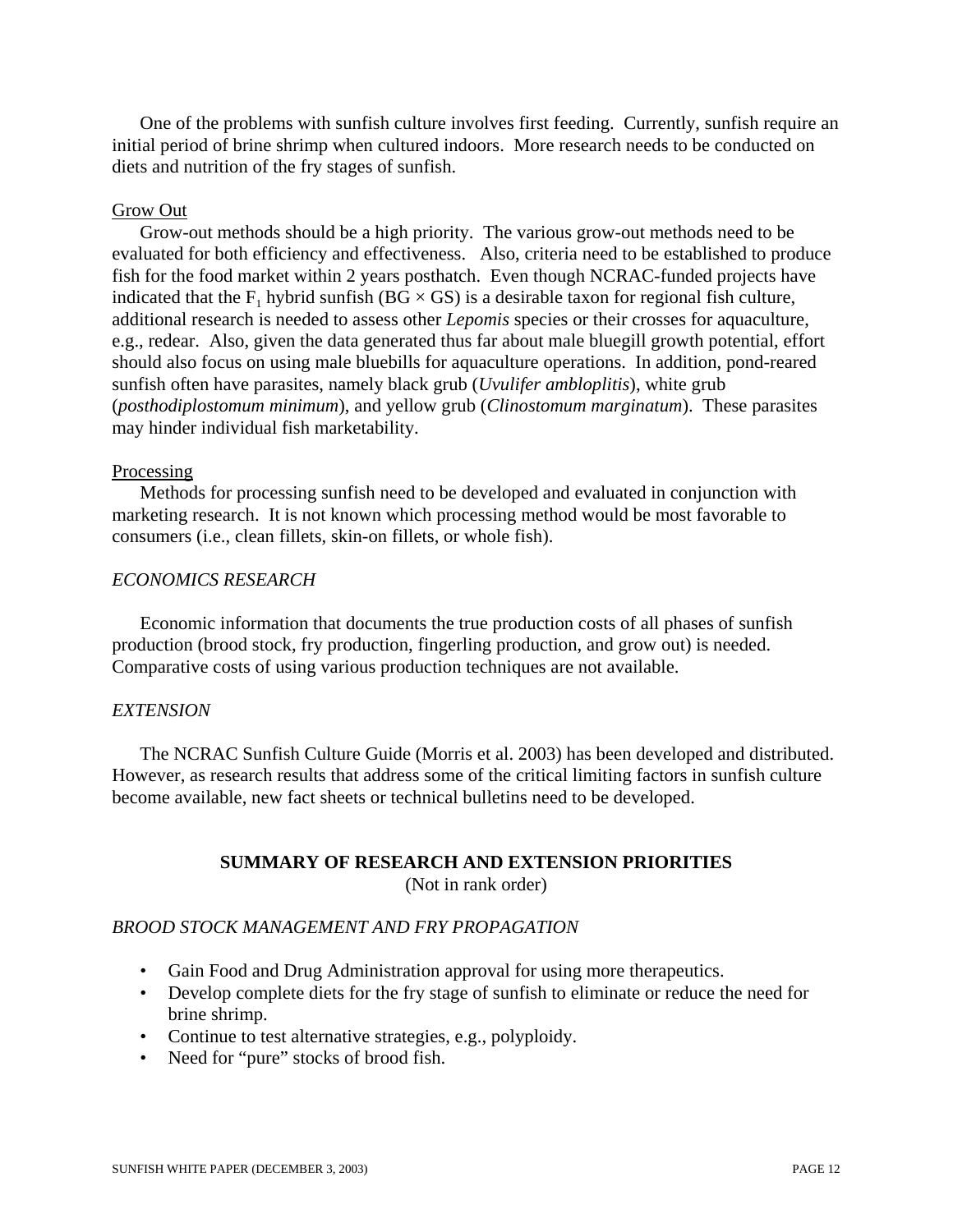# *FINGERLING PRODUCTION AND GROW OUT*

- Evaluate pond and tank production.
- Evaluate and document growth performance differences between monosex and mixedsex populations.
- Develop least-cost diets and evaluate dietary growth enhancers.
- Test various pond management strategies.
- Improve recirculation system technologies.
- Investigate further the role of compensatory growth, feeding frequencies, and size variation on production.

## *ECONOMICS*

- Document production costs and feasibility of out-of-season spawning.
- Document production costs of fingerlings raised using different methods.
- Document production costs of grow out.

## *EXTENSION*

- Conduct conferences targeting specific topics.
- Increase emphasis on pond fingerling and grow out.
- Extension fact sheet on parasite management.

# **ACKNOWLEDGMENTS**

We are grateful to the following individuals for their critical assessment of this document: Jim Blankman, Loess Hills Aquaculture, Manning, Iowa; Brent Culver, Culver Fish Farms, McPherson, Kansas; Rex Ostrum, Ostrum Acres Fish Farm, McCook, Nebraska; Dan Selock, Southern Illinois University-Carbondale; and Jim Tidwell, Kentucky State University, Frankfort.

#### **REFERENCES**

- Aquaculture Magazine. 2002. Aquaculture magazine buyer's guide 2002 and industry directory. 31st annual edition. Asheville, North Carolina.
- Avila, V. L. 1975. A field study of nesting behavior of male bluegill sunfish (*Lepomis macrochirus* Rafinesque). American Midland Naturalist 96:195-207.
- Banner, A., and M. Hyatt. 1975. Induced spawning of bluegill sunfish. Progressive Fish-Culturist 34:173-180.
- Baur, R.J. 1988. 1986 Illinois sport fishing survey. Illinois Department of Conservation. Special Fisheries Report Number 53, Springfield.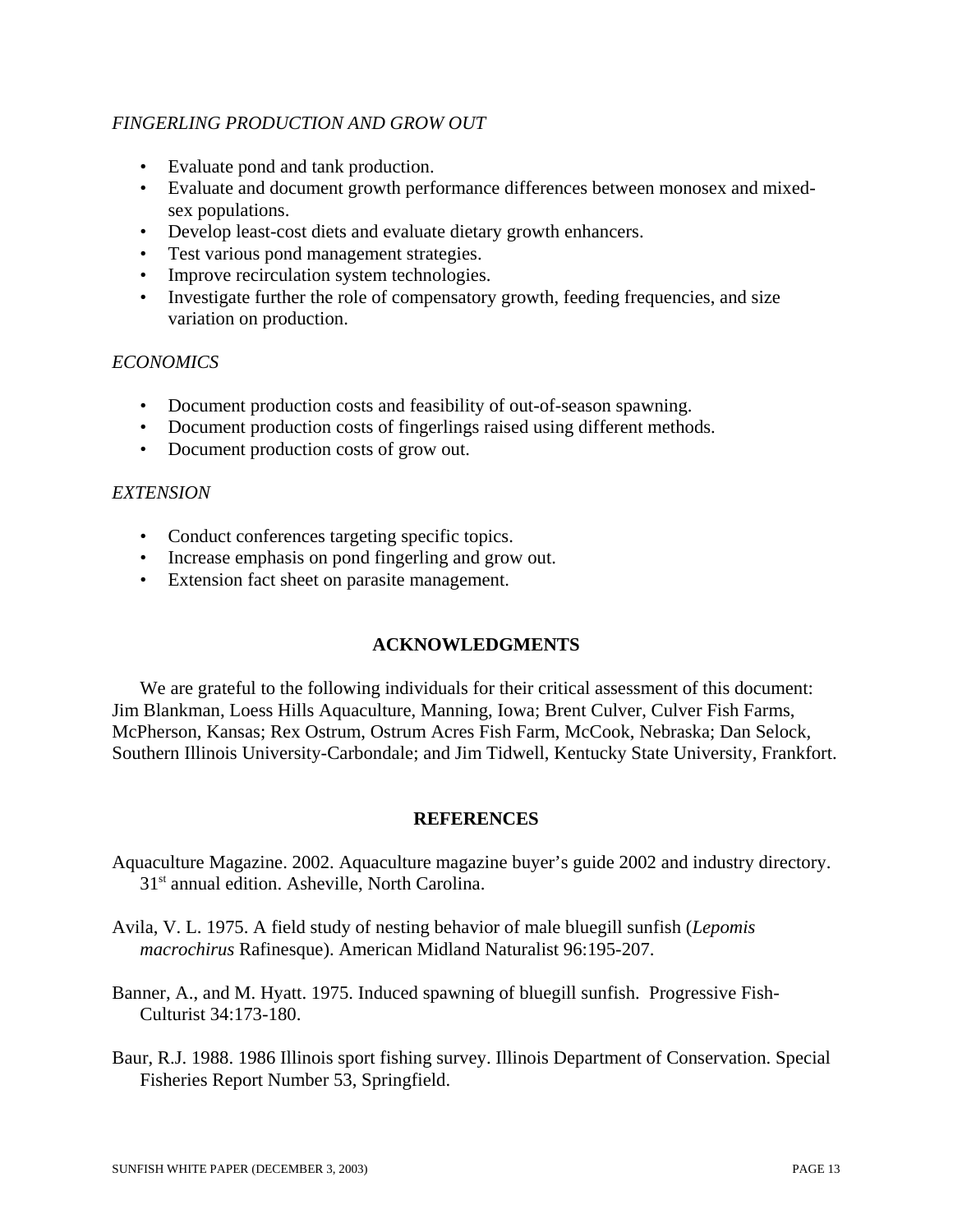- Becker, G.C. 1983. Bluegill. Pages 844-851 *in* Fishes of Wisconsin. University of Wisconsin Press, Madison.
- Beitinger, T., and J. Magnuson. 1979. Growth rates and temperature selection of bluegill, *Lepomis macrochirus*. Transactions of the American Fisheries Society 108:378-383.
- Benoit, D. 1975. Chronic effects of copper on survival, growth, and reproduction of bluegill (*Lepomis macrochirus macrochirus*). Transactions of the American Fisheries Society 104:353-358.
- Breck, J.E. 1993. Hurry up and wait: growth of young bluegills in ponds and in simulations with an individual-based model. Transactions of the American Fisheries Society 122:467-480.
- Breder, C.M. 1936. The reproductive habits of the North American sunfishes (family Centrarchidae). Zoologica 21:1-48.
- Breder, C.M., Jr., and D.E. Rosen. 1966. Modes of reproduction in fishes. Natural History Press, Garden City, New Jersey.
- Brunson, M., and H. Robinette. 1983. Winter growth of bluegills and bluegill  $\times$  green sunfish hybrids in Mississippi. Proceedings of the Annual Conference of the Southeastern Association of Fish and Wildlife Agencies 37:343-347.
- Bryan, M., J. Morris, and G. Atchison. 1994. Methods for culturing bluegill in the laboratory. Progressive Fish-Culturist 56:217-221.
- Butler, M. 1988. In situ observations of bluegill (*Lepomis macrochirus* Raf.) foraging behavior: the effects of habitat complexity, group size, and predators. Copeia 1988:939-944.
- Carlander, K.D. 1977. Handbook of freshwater fishery biology. Volume 2. Iowa State University Press, Ames.
- Childers, W.F. 1967. Hybridization of four species of sunfishes (Centrarchidae). Illinois Natural History Survey Bulletin 29:159-214, Urbana.
- Childers, W.F., and G.W. Bennett. 1961. Hybridization between three species of sunfish (*Lepomis*). Illinois Natural History Survey Biological Notes, No. 46, Urbana.
- Chopak, C.J. 1992a. What consumers want: advice for food fish growers. Michigan State University Extension Bulletin E-2410, East Lansing.
- Chopak, C.J. 1992b. What brokers, wholesalers, retailers and restaurants want: advice for food fish growers. Michigan State University Extension Bulletin E-2411, East Lansing.
- Coyle, J., D. Buckler, and C. Ingersoll. 1993. Effect of dietary selenium on the reproductive success of bluegills (*Lepomis macrochirus*). Environmental Toxicology and Chemistry 12:551-565.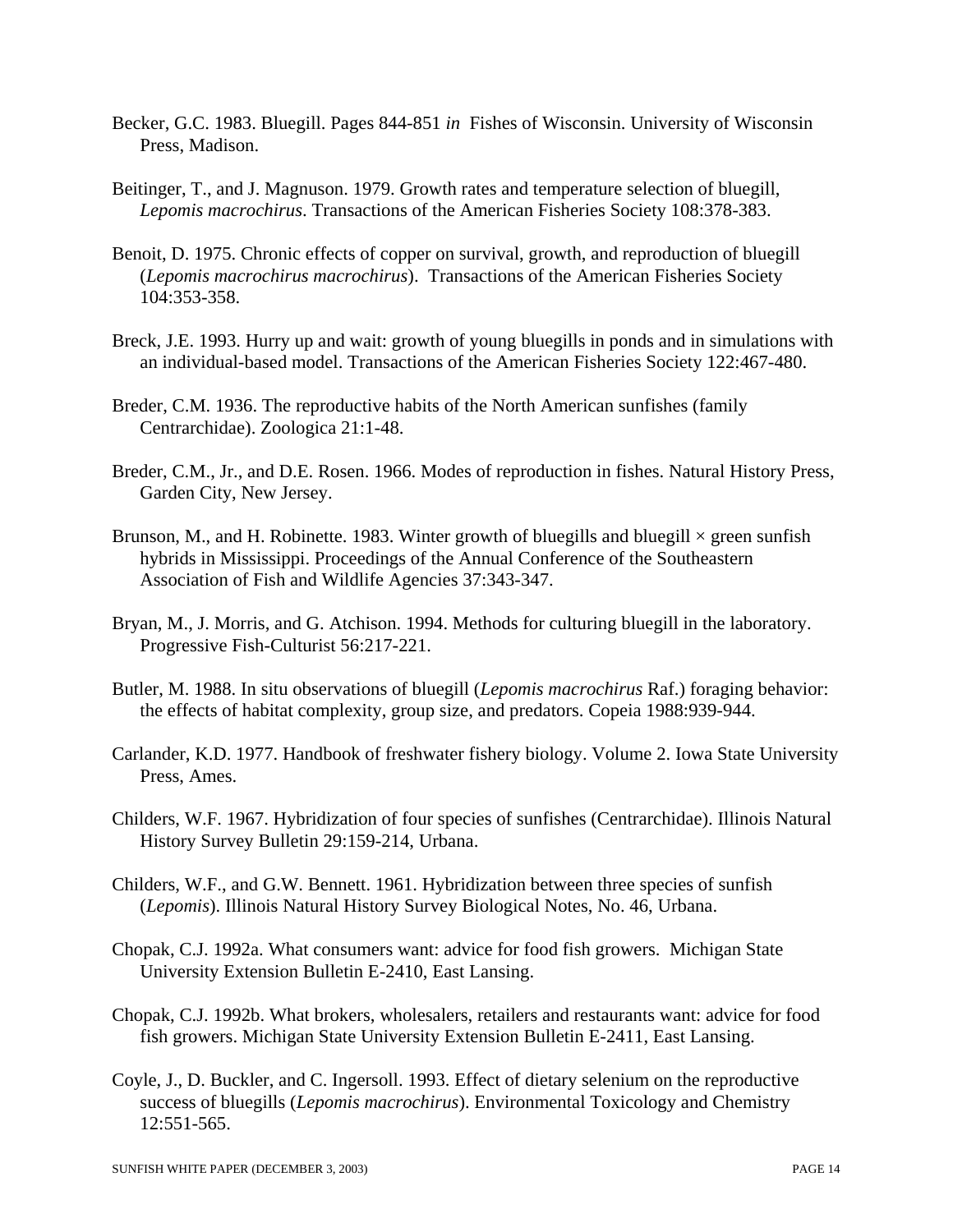- Dupree H.K., and J.V. Huner. 1984. Propagation of black bass, sunfishes, tilapias, eels, and hobby fishes. Pages 119-135 *in* H.K. Dupree, and J.V. Huner, editors. Third report to the fish farmers. U. S. Fish and Wildlife Service, Washington, D.C.
- Dvorak, G., and J.E. Morris. 2001. Growth and survival of hybrid sunfish larvae in the laboratory under different feeding and temperature regimes. North American Journal of Aquaculture 63:265-271.
- Eaton, J. 1970. Chronic malathion toxicity to the bluegill (*Lepomis macrochirus* Rafinesque). Transactions fo the American Fisheries Society 103:729-735.
- Eaton, J. 1974. Chronic cadmium toxicity to the bluegill (*Lepomis macrochirus* Rafinesque). Transactions of the American Fisheries Society 103:729-735.
- Ehlinger, T.J. 1989. Learning and individual variation in bluegill foraging: habitat-specific techniques. Animal Behaviour 38:643-658.
- Engelhardt, T. 1985. Production of hybrid sunfish. *In* Proceedings of the 1985 Texas Fish Farming Conference, College Station, Texas.
- Gotceitas, V., and P. Colgan. 1989. Individual variation in learning by foraging juvenile bluegill sunfish (*Lepomis macrochirus*). Journal of Comparative Psychology 102:294-299.
- Gotceitas, V., and P. Colgan. 1990. The effects of prey availability and predation risk on habitat selection by juvenile bluegill sunfish. Copeia 1990:409-417.
- Gross, M.R., and A.M. MacMillan. 1981. Predation and the evolution of colonial nesting in bluegill sunfish (*Lepomis macrochirus*). Behavioral Ecology and Sociobiology 8:163-174.
- Hayward, R.S., and E. Arnold. 1996. Temperature dependence of maximum daily consumption in white crappie: implications for fisheries management. Transactions of the American Fisheries Society125:132-138.
- Hayward, R.S., D.B. Noltie, and N. Wang. 1997. Use of compensatory growth to double hybrid sunfish growth rates. Transactions of the American Fisheries Society 126:316-322
- Hayward, R.S., N. Wang, and D.B. Noltie. 1999. Group holding impedes compensatory growth of hybrid sunfish. Aquaculture 183:43-52.
- Heidinger, R.C. 1975. Growth of hybrid sunfishes and channel catfish at low temperatures. Transactions of the American Fisheries Society 104:333-334.
- Higgenbotham, B.J., R.L. Noble, and A. Rudd. 1983. Culture techniques of forage species commonly utilized in Texas waters. Pages 5-20 *in* Proceedings of the 1983 Texas Fish Farming Conference, College Station, Texas.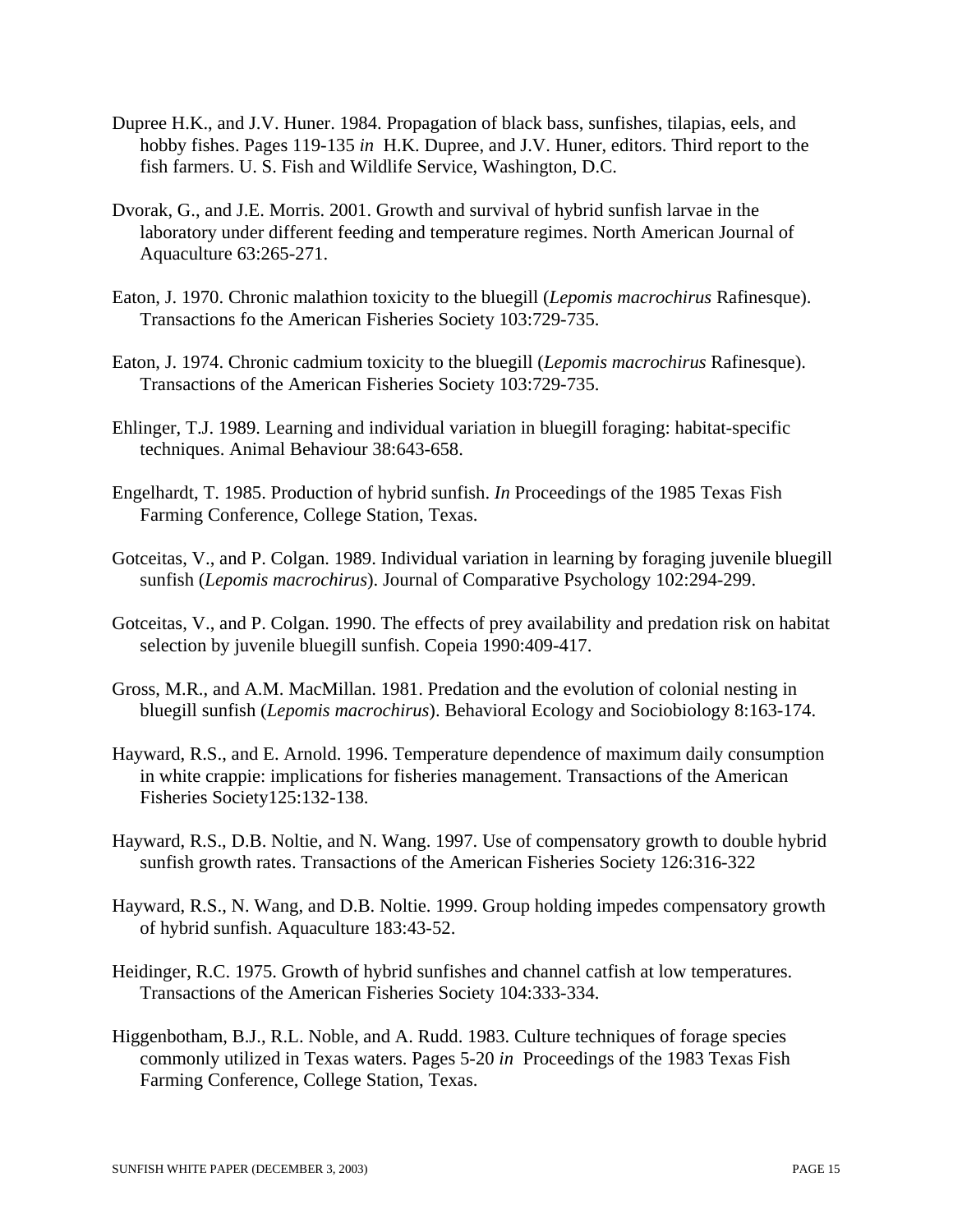- Krumholz, L.A. 1946. Rates of survival and growth of bluegill yolk fry stocked at different intensities in hatchery ponds. Transactions of the American Fisheries Society 76:190-203.
- Kurzawski, K., and R. Heidinger. 1982. The cyclic stocking of parentals in a farm pond to produce a population of male bluegill  $\times$  female green sunfish  $F_1$  hybrids and male redear sunfish  $\times$  female green sunfish  $F_1$  hybrids. North American Journal of Fisheries Management 2:188-192.
- Lemke, A. 1977. Optimum temperature for growth of juvenile bluegills. Progressive Fish-Culturist 39:55-57.
- Li, K., J. Wetterer, and N. Hairston, Jr. 1985. Fish size, visual resolution, and prey selectivity. Ecology 66:1729-1735.
- Little, E., J. Dwyer, J. Fairchild, A. DeLonay, and J. Zajicek. 1993. Survival of bluegill and their behavioral responses during continuous and pulsed exposures to esfenvalerate, a pyrethroid insecticide. Environmental Toxicology and Chemistry 12:871-878.
- Losordo, T., M. Masser, and J. Rakocy. 1992. Recirculating aquaculture tank production systems—an overview of critical considerations. Southern Regional Aquaculture Center Publication No. 451, SRAC, Mississippi State University, Stoneville.
- Masser, M.P. 1988. Cage culture—species suitable for cage culture. Southern Regional Aquaculture Center Publication No. 163, SRAC, Mississippi State University, Stoneville.
- McLarney, W. 1987. Characteristics of important cultured animals summarized. Pages 485-508 *in* The freshwater aquaculture book. Hartley & Marks, Point Roberts, Washington.
- Mischke, C. 1995. Larval bluegill culture in the laboratory. Master's thesis. Iowa State University, Ames.
- Mischke, C.C., and J.E. Morris. 1997. Out-of-season spawning of sunfish *Lepomis* spp. in the laboratory. Progressive Fish-Culturist 59:297-302.
- Mischke, C.C., and J.E. Morris. 1998. Growth and survival of larval bluegills in the laboratory under different feeding regimes. Progressive Fish-Culturist 60:206-213.
- Morris, J.E., and E. Edwards. 1991. Cage fish culture. Iowa State University Extension, Ames.
- Morris, J.E., C.C. Mischke, and D.L. Garling, editors. 2003. Sunfish culture guide. NCRAC Culture Series #102, NCRAC Publications Office, Iowa State University, Ames.
- NCRAC (North Central Regional Aquaculture Center). 1996. Sunfish project component termination report. Pages 51-54 *in* NCRAC Annual progress report 1994-95. NCRAC, Michigan State University, East Lansing.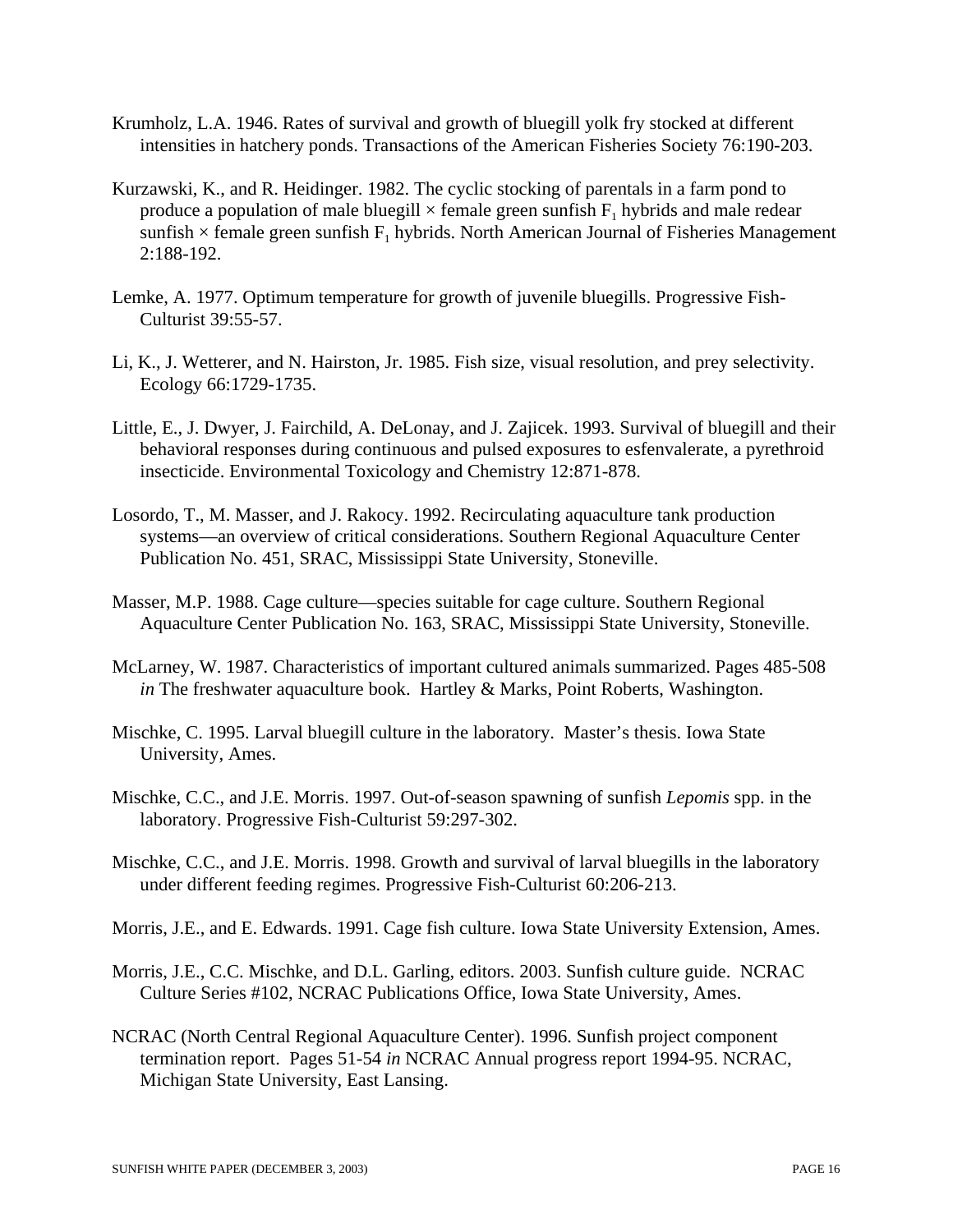- NCRAC (North Central Regional Aquaculture Center). 1999. Sunfish progress report. Pages 45- 53 *in* NCRAC Annual progress report 1997-98. NCRAC, Michigan State University, East Lansing.
- NCRAC (North Central Regional Aquaculture Center). 2000. Sunfish progress report. Pages 35- 41 *in* NCRAC Annual progress report 1998-99. NCRAC, Michigan State University, East Lansing.
- NCRAC (North Central Regional Aquaculture Center). 2002. Sunfish progress report. Pages 51- 59 *in* NCRAC Annual progress report 1998-99. NCRAC, Michigan State University, East Lansing.
- NCRAC (North Central Regional Aquaculture Center). 2003. Sunfish project component termination report. Pages 51-55 *in* NCRAC Annual progress report 2001-02. NCRAC, Michigan State University, East Lansing.
- NCRAC (North Central Regional Aquaculture Center). 2003. Sunfish progress report. Pages 57- 60 *in* NCRAC Annual progress report 2001-02. NCRAC, Michigan State University, East Lansing.
- Pflieger, W. 1975. Sunfishes. Pages 249-275 *in* The fishes of Missouri. Missouri Department of Conservation, Columbia.
- Sandheinrich, M., and G. Atchison. 1989. Sublethal copper effects on bluegill, *Lepomis macrochirus*, foraging behavior. Canadian Journal of Fisheries and Aquatic Sciences 46:1977-1985.
- Simco, B.A., J.H. Williamson, G.J. Carmichael, and J.R. Tomasso. 1985. Centrarchids. Pages 73-89 *in* R.R. Stickney, editor. Culture of nonsalmonid freshwater fishes. CRC Press Inc., Boca Raton, Florida.
- Swingle, H. 1946. Experiments with combinations of largemouth black bass, bluegills, and minnows in ponds. Transactions of the American Fisheries Society 76:46-62.
- Tidwell, J., and C. Webster. 1993. Effects of stocking density and dietary protein on green sunfish (*Lepomis cyanellus*) × bluegill (*L. macrochirus*) hybrids overwintered in ponds. Aquaculture 113: 83-89.
- Tidwell, J., C. Webster, and J. Clark. 1992. Growth, feed conversion, and protein utilization of female green sunfish  $\times$  male bluegill hybrids fed isocaloric diets with different protein levels. Progressive Fish-Culturist 54:234-239.
- Tidwell, J., C. Webster, J. Clark, and M. Brunson. 1994. Pond culture of female green sunfish (*Lepomis cyanellus*) × male bluegill (*L. macrochirus*) hybrids stocked at two sizes and densities. Aquaculture 126:305-313.